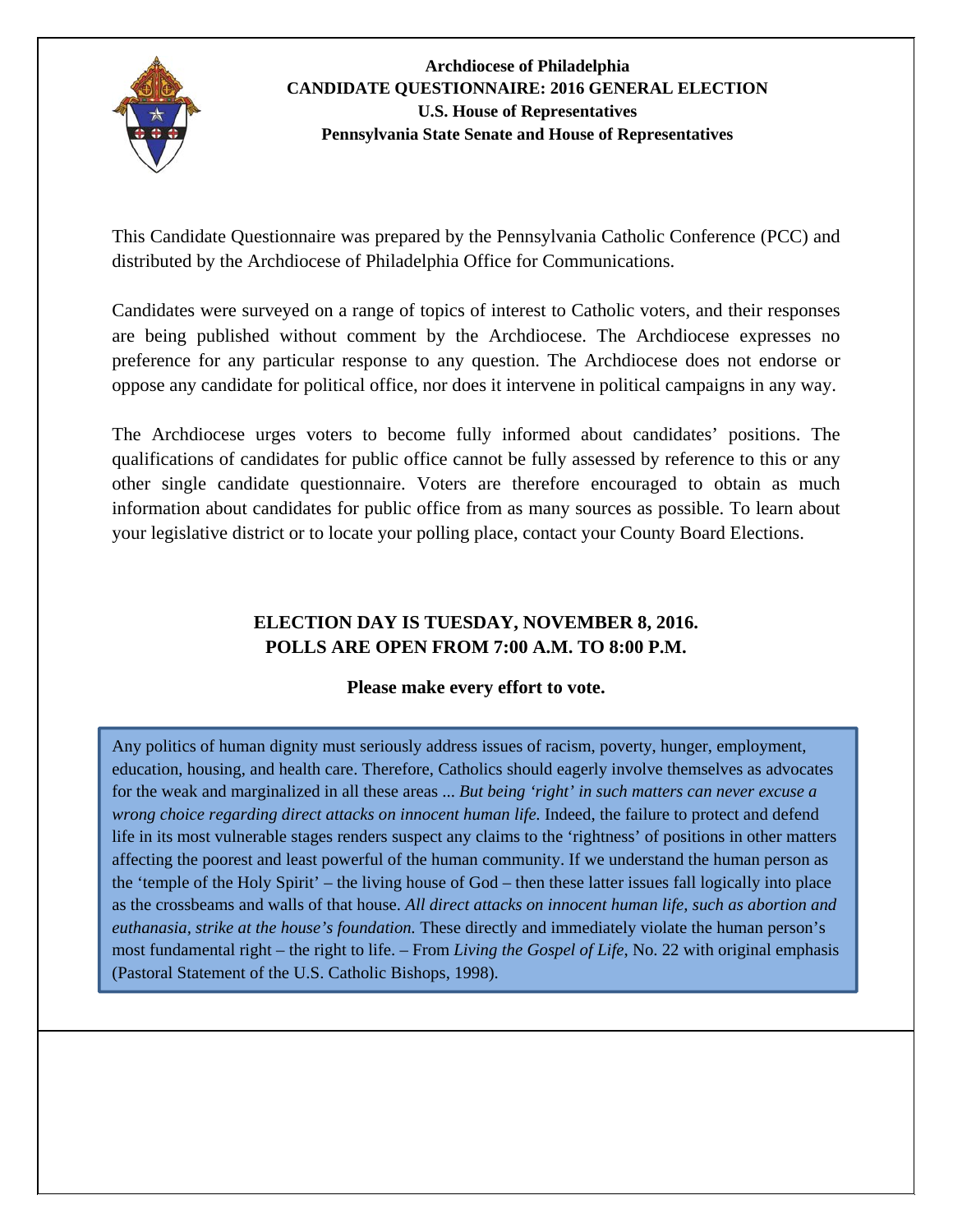

## **U.S. HOUSE OF REPRESENTATIVES**

## **Candidates Responding District—Candidate (Party)**

- 6 Ryan A. Costello (Republican)
- 7 Patrick Meehan (Republican)
- 8 Brian Fitzpatrick (Republican)

### **All other candidates did not respond.**

- 1. **What is your position on providing a federal tax credit to businesses that donate to scholarship organizations that provide scholarships for low-income students at private and religious schools in grades kindergarten through 12?**
- **6 Ryan A. Costello (R):** Support
- **7— Patrick Meehan (R):** Support
- **8 Brian Fitzpatrick (R):** Support
- **2. Which statement reflects your position most accurately?** 
	- **a.** I support legalized abortion.
	- **b.** I oppose legalized abortion in all circumstances.
	- **c.** I oppose legalized abortion, except when the life of the mother is in danger or the pregnancy is a result of rape or incest.

**6 — Ryan A. Costello (R):** (c.) I oppose legalized abortion, except when the life of the mother is in danger or the pregnancy is a result of rape or incest.

**7** — **Patrick Meehan (R):** (c.) I oppose legalized abortion, except when the life of the mother is in danger or the pregnancy is a result of rape or incest.

**8**— **Brian Fitzpatrick (R):** (c.) I oppose legalized abortion, except when the life of the mother is in danger or the pregnancy is a result of rape or incest. **Comments**: I am opposed to labels and believe we must support increased funding for women's health.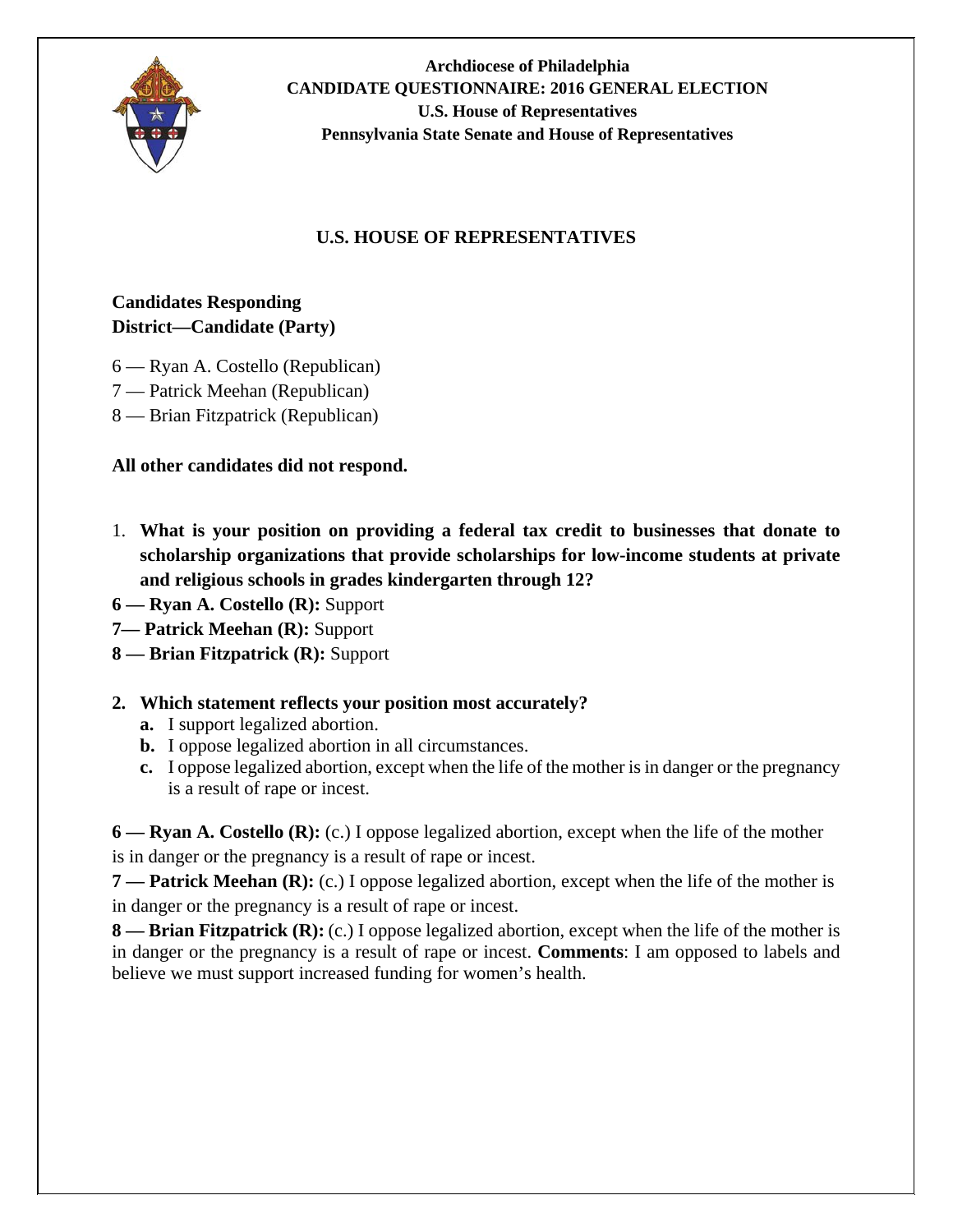

**3. What is your position on legislation that would permit undocumented immigrants who have lived in the United States for a number of years, have worked and built equities in our country and who do not have criminal records to register with the government and take steps to earn legal status?** 

**6 — Ryan A. Costello (R): Comments**: The U.S. is the most generous and compassionate nation on the face of the Earth. I believe we need to continue to show respect and compassion to our fellow citizens. However, we must also deal with the reality that there are a lot of people in this world who wish to do us harm and there are entities out there who seek to exploit other humans for profit or political gain. We must secure our borders and recognize these who respected our immigration process while simultaneously working with those who broke the law in a humane and realistic manner.

**7 — Patrick Meehan (R): Comments:** I do not support amnesty. There should be penalties for breaking the law and certain restitutions would need to be made before allowing illegal immigrants to begin the naturalization process.

**8 — Brian Fitzpatrick (R):** Support

**4. What is your position on efforts to pass legislation (i.e., the Federal Employment Non-Discrimination Act) that would make sexual orientation and gender identity or expression protected classes that are equivalent to other protected classes (e.g., race, religion, sex, etc.)?** 

**6 — Ryan A. Costello (R): Comments**: I am opposed to discrimination of any kind.

**7 — Patrick Meehan (R): Comments:** I oppose discrimination. I would have to view any proposed legislation to ensure it protects everyone's constitutional rights.

**8 — Brian Fitzpatrick (R):** Support. **Comments:** I believe that all citizens deserve to live in a country that does not discriminate against them regardless of race, ethnicity, religion, gender, sexual orientation or sexual identity. I also believe religious institutions and religious schools should be free from government mandates on religious beliefs.

### **5. What is your position on increasing Medicaid reimbursement rates as a means to provide greater access to care for Medicaid-covered individuals?**

**6 — Ryan A. Costello (R): Comments**: I support efforts to provide greater access to quality health care for all Americans, especially for those individuals most in need. However, I would need to review the specifics and better understand any proposal to increase Medicaid reimbursement rates, in particular, with respect to how such increases would be distributed and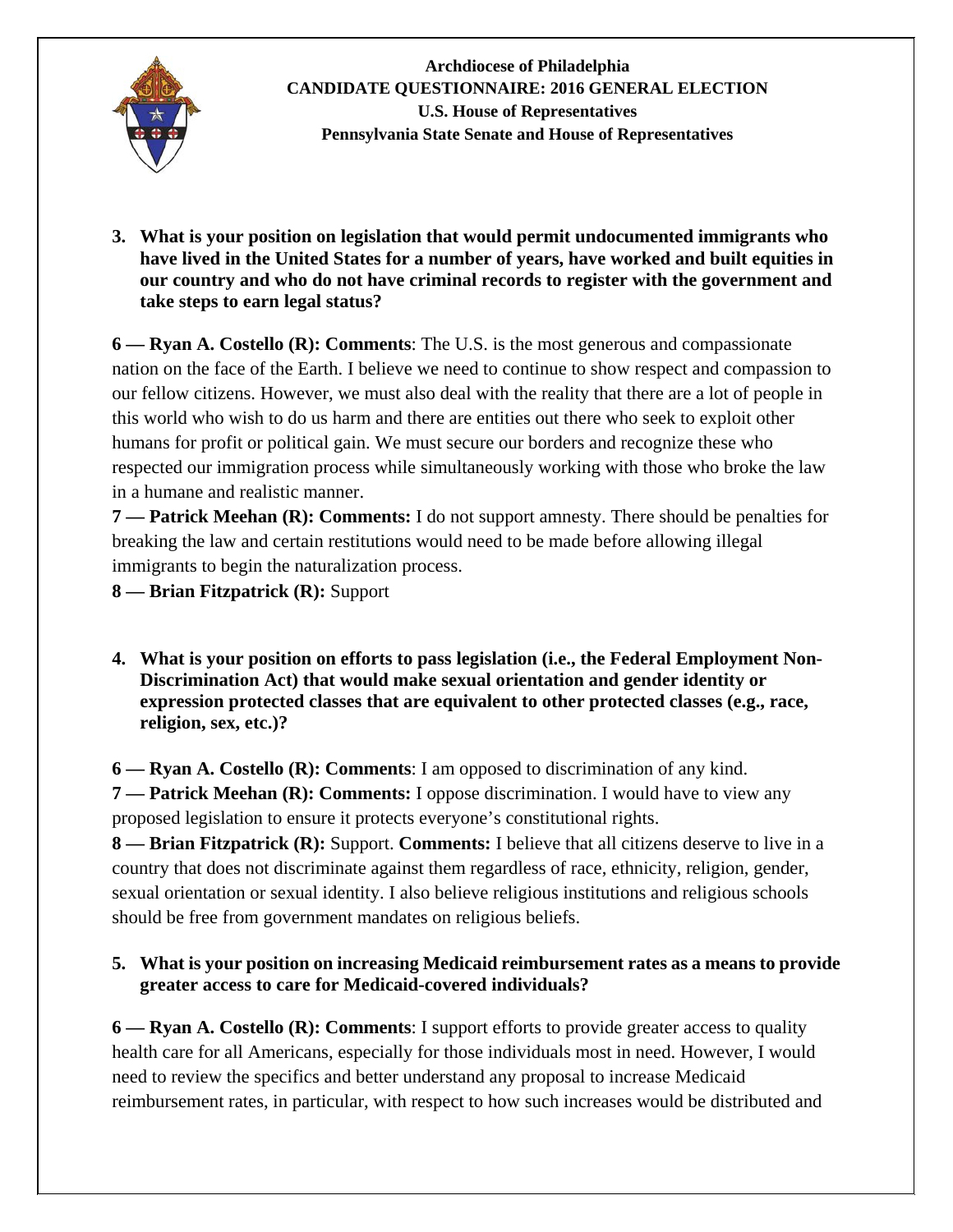

justified given the demand and need for care. Until I see the specifics of such a proposal, it is difficult to identify a "SUPPORT/OPPOSE" position to this question.

**7 — Patrick Meehan (R): Comments:** I support ensuring states have the flexibility to set Medicaid provider reimbursement rates that ensure the state's residents have access to necessary primary and specialty care.

**8 — Brian Fitzpatrick (R):** Support

# **PENNSYLVANIA GENERAL ASSEMBLY STATE SENATE**

#### **No candidates responded.**

# **PENNSYLVANIA GENERAL ASSEMBLY STATE HOUSE OF REPRESENTATIVES**

### **Candidates Responding District — Candidate (Party)**

- 18 Gene DiGirolamo (Republican)
- 53 Robert W. Godshall. (Republican)
- 145 Craig Staats (Republican)
- 147 Marcy Toepel (Republican)
- 155 Becky Corbin (Republican)
- 155 James Burns (Democrat)
- 161 Patricia Rodgers Morrisette (Republican)
- 163 Jamie Santora (Republican)
- 166 Jim Knapp (Republican)
- 167 Duane D. Milne (Republican)
- 168 Chris Quinn (Republican)
- 178 Scott Petri (Republican)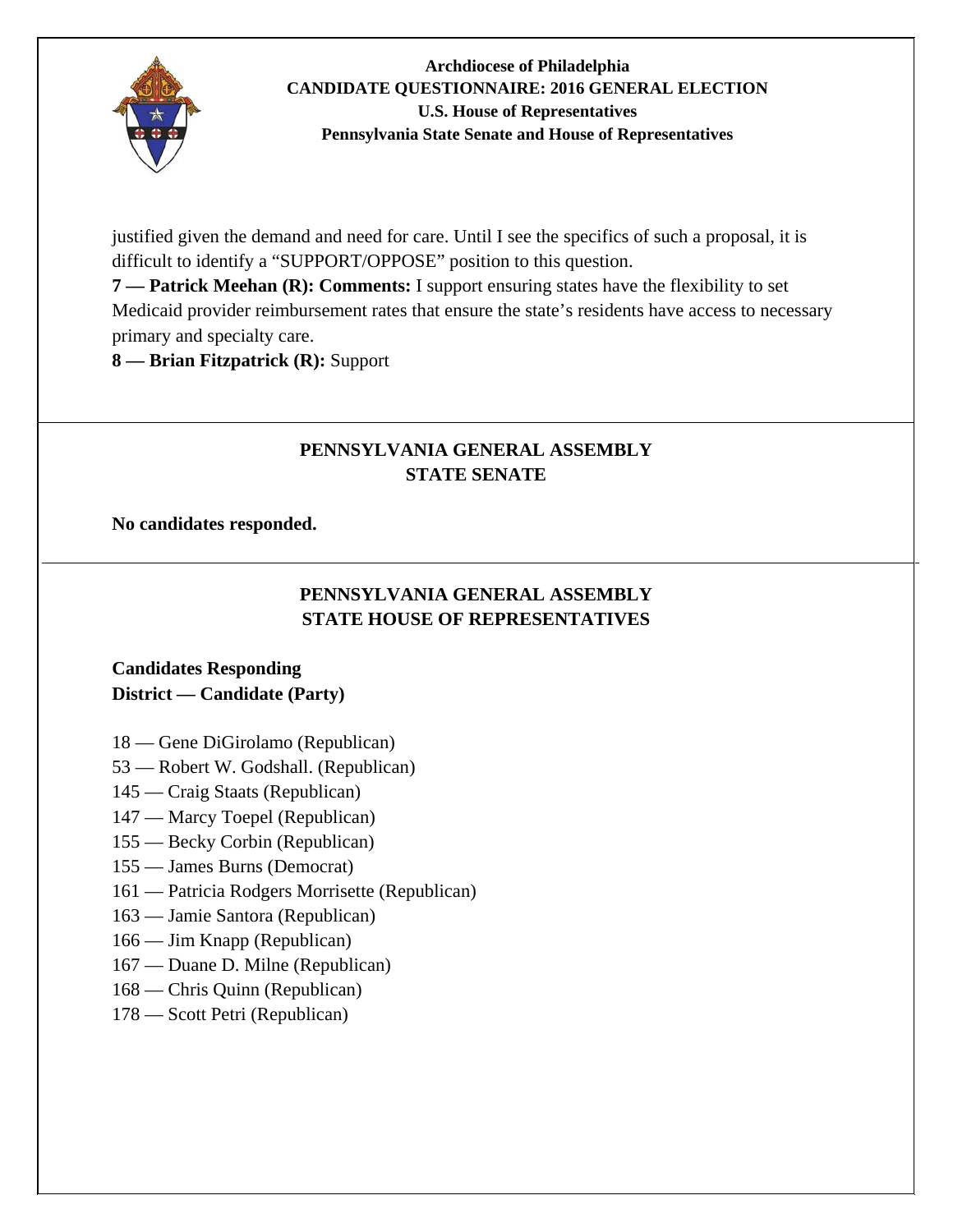

**1. What is your position on increased funding for Educational Improvement Tax Credits (EITC) and Opportunity Scholarship Tax Credits (OSTC) where the state budget includes an increase in public school funding?** 

**18 — Gene DiGirolamo (R):** Support

**53 — Robert W. Godshall (R):** Support. **Comments:** I have been a strong supporter of EITC and OSTC and have always voted for these programs.

**145 — Craig Staats (R):** Support

**147 — Marcy Toepel (R):** Support

**155 — Becky Corbin (R):** Support

**155 — James Burns (D):** Support

**161 — Patricia Rodgers Morrisette (R):** Support. **Comments:** I am very active in my local church, Saint John Chrysostom, where I serve as a Eucharistic Minister. I have also been very active in our local CYO organization as a coach and was active in our local home and school association. If elected, I would strongly support increased funding for Educational Improvement Tax Credits and Opportunity Scholarship Tax Credits, which help defray the cost of tuition for many families who want to send their children to Catholic schools but may not have the economic resources to do so.

**163 — Jamie Santora (R):** Support. **Comments:** I worked closely with Representative Mike Christiana and Speaker of the House Mike Turzai to champion increase the Earned Income Tax Credit by \$25 million. I also championed changes to the law to improve the program. For example, the Pennsylvania Department of Community and Economic Development must accept donors into the program on a first-come, first-served basis. I also championed a change to the program to ensure that the program can no longer be held hostage during potential state budget impasses. As a result, the program, which is a tax credit, can no longer be held up during budget negotiations that extend beyond the beginning of the new fiscal year.

**165 — Alex Charlton (R):** Support. **Comments:** I strongly support our Catholic schools. As a state legislator, I would support increased funding for the Educational Improvement Tax Credit (EITC) program, as well as the creation of the Opportunity Scholarship Tax Credit program. These programs are important in providing funding for students who wish to attend private and parochial schools without impacting revenues available for our K-12 public schools.

**166 — Jim Knapp (R):** Support

**167 — Duane D. Milne (R):** Support. **Comments:** An excellent education is best gift families can provide children**.**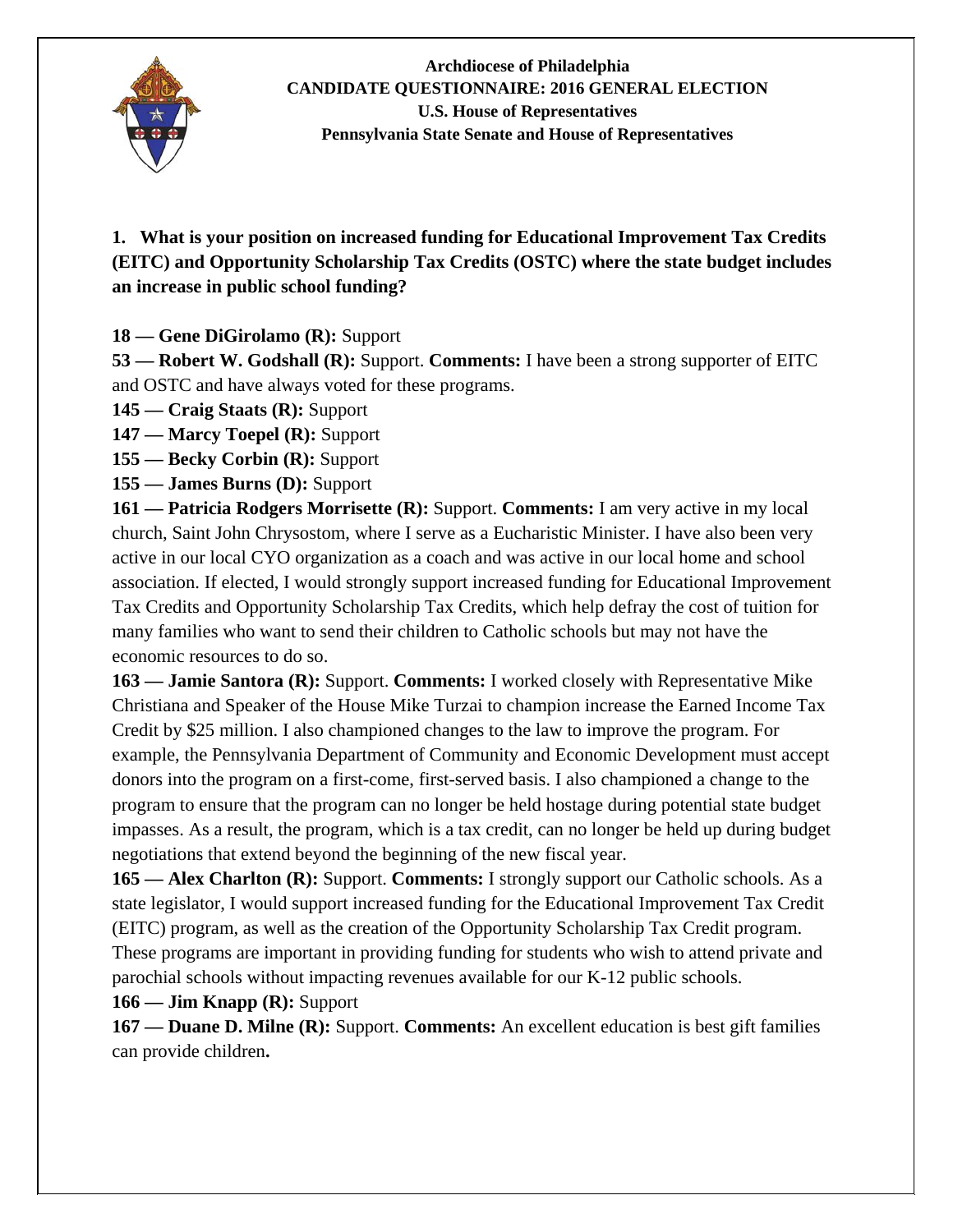

**168 — Chris Quinn (R):** Support. **Comments:** I believe the EITC and OSTC are excellent programs that offer expanded educational opportunities for students and their families. I would support increasing funding for both programs.

**178 — Scott Petri (R): Comments**: I have voted in support of this initiative as Representative.

# **2. Which statement reflects your position most accurately?**

- **a.** I support legalized abortion.
- **b.** I oppose legalized abortion in all circumstances.
- **c.** I oppose legalized abortion, except when the life of the mother is in danger or the pregnancy is a result of rape or incest.

**18** — Gene DiGirolamo (R): (c.) I oppose legalized abortion, except when the life of the mother is in danger or the pregnancy is a result of rape or incest.

**53 — Robert W. Godshall (R):** (c.) I oppose legalized abortion, except when the life of the mother is in danger or the pregnancy is a result of rape or incest.

**145 — Craig Staats (R):** (c.) I oppose legalized abortion, except when the life of the mother is in danger or the pregnancy is a result of rape or incest.

**147** — **Marcy Toepel (R):** (c.) I oppose legalized abortion, except when the life of the mother is in danger or the pregnancy is a result of rape or incest.

**155 — Becky Corbin (R):** (c.) I oppose legalized abortion, except when the life of the mother is in danger or the pregnancy is a result of rape or incest.

**155 — James Burns (D):** (c.) I oppose legalized abortion, except when the life of the mother is in danger or the pregnancy is a result of rape or incest. **Comments:** My personal position — not that of my electors — see my website, friendsofjimburns.org

**161 — Patricia Rodgers Morrisette (R):** (c.) I oppose legalized abortion, except when the life of the mother is in danger or the pregnancy is a result of rape or incest.

**163 — Jamie Santora (R):** (c.) I oppose legalized abortion, except when the life of the mother is in danger or the pregnancy is a result of rape or incest.

165 — Alex Charlton (R): (c.) I oppose legalized abortion, except when the life of the mother is in danger or the pregnancy is a result of rape or incest.

**166 — Jim Knapp (R):** (c.) I oppose legalized abortion, except when the life of the mother is in danger or the pregnancy is a result of rape or incest.

**167 — Duane D. Milne (R): Comments:** Believe matter rests with woman and her God, and doctors.

**168 — Chris Quinn (R):** (c.) I oppose legalized abortion, except when the life of the mother is in danger or the pregnancy is a result of rape or incest.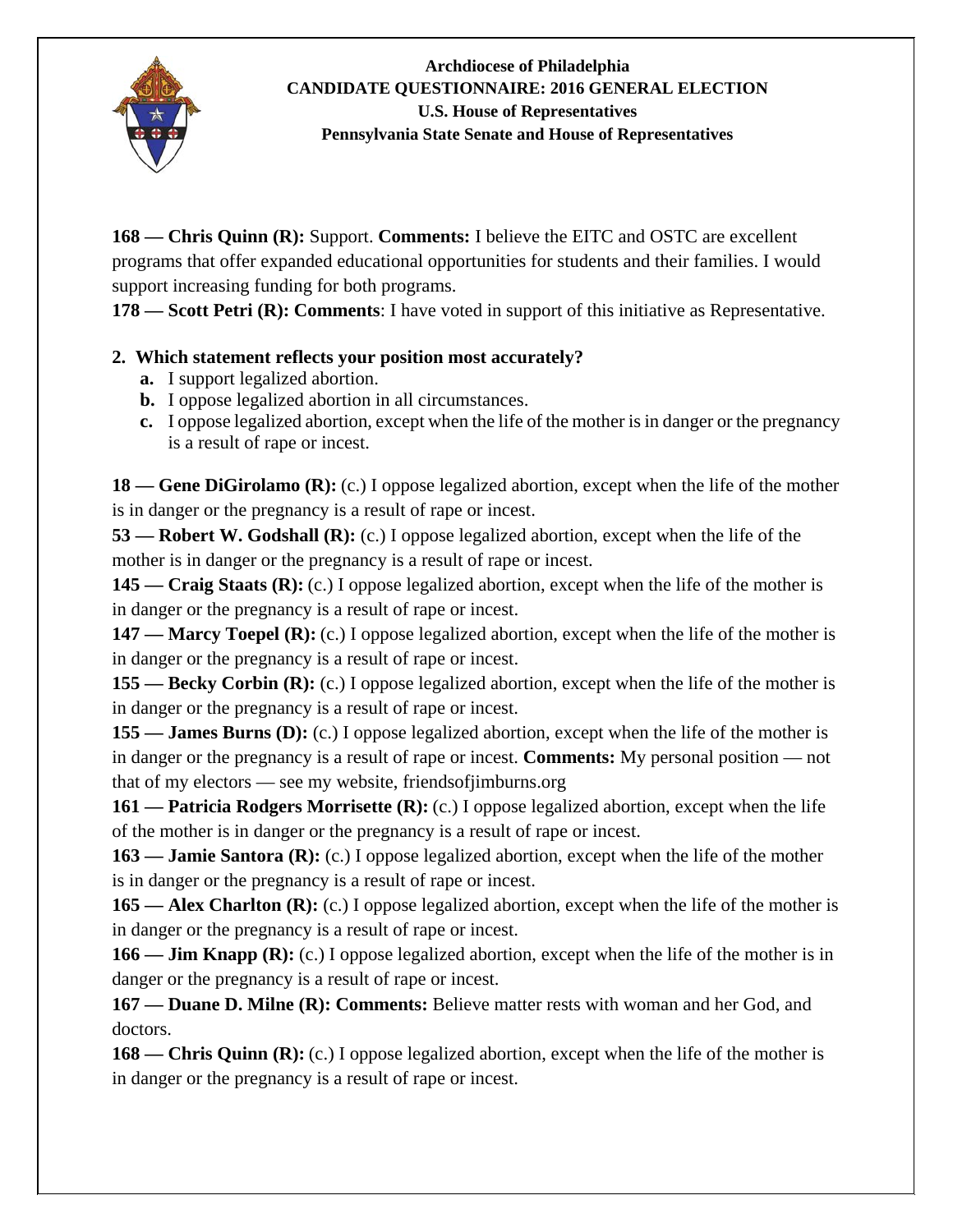

**178** — Scott Petri (R): (c.) I oppose legalized abortion, except when the life of the mother is in danger or the pregnancy is a result of rape or incest.

### **3. What is your position on expanding the Children's Health Insurance Program (CHIP) to provide health insurance to children in Pennsylvania who are undocumented immigrants?**

**18 — Gene DiGirolamo (R):** Support. **Comments:** Only if they are citizens.

**53 — Robert W. Godshall (R):** Support

**145 — Craig Staats (R): Comments:** While I believe all children should have access to health care, I have concern over undocumented immigrants being provided health insurance.

**147 — Marcy Toepel (R):** Oppose **Comments:** Clearly children who need to have care should receive it, but I oppose expanding entitlements for undocumented immigrants.

**155 — Becky Corbin (R):** Oppose. **Comments:** I believe all children should have health insurance. However, I am concerned with the cost of providing free health insurance to undocumented immigrants when we are struggling to pay for the costs of free health insurance to American children.

**155 — James Burns (D):** Support

**161 — Patricia Rodgers Morrisette (R):** Oppose**. Comments:** I believe all children should have health insurance. However I am concerned about the cost of providing free health insurance to undocumented immigrants when we are struggling to afford the costs to provide free health insurance to American children.

**163 — Jamie Santora (R):** Oppose

**165 — Alex Charlton (R):** Oppose. **Comments:** We already face significant challenges in funding health insurance for children in Pennsylvania who are legal citizens. That needs to be our top priority given the funding issues we already have.

**166 — Jim Knapp (R):** Oppose. **Comments:** I would generally be in favor of expanding CHIP but would need further clarification on how you are defining "undocumented immigrants." No child should be without proper health care, but there must be responsibility placed on their parents' part regarding immigration status.

**167 — Duane D. Milne (R):** Support. **Comments:** Humanitarian needs must be met as matter of morality.

**168 — Chris Quinn (R):** Oppose. **Comments:** I do not think we should expand CHIP to cover undocumented immigrants given the funding problems of the program in meeting the needs of our children who are citizens and legal immigrants. That said, I do not feel that any child should have medical care denied in the event of a medical emergency.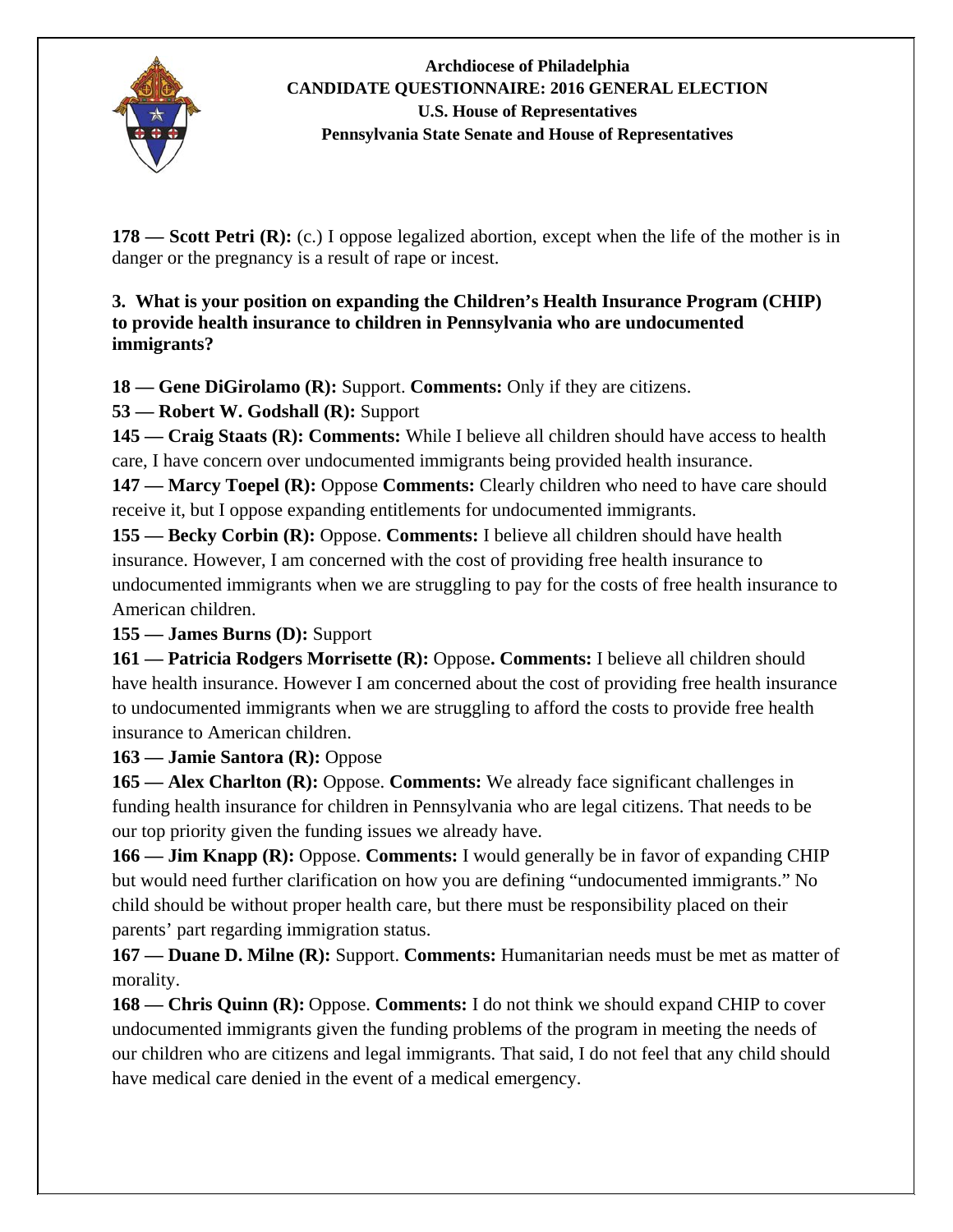

**178 — Scott Petri (R): Comments:** Of course, as a compassionate adult, I want to make certain all children receive the health care they deserve. As a Representative, I must deal with the difficult economic challenges our state faces, as well as take into account the desire of many of our citizens/taxpayers who do not believe we should expend resources on those who are not in our country legally. Further, while I believe strongly in allowing immigration to our country, all immigrants must come here through a legal process that is equal for all. Providing benefits such as this to immigrants not here legally serves as a disincentive for others to follow a lawful immigration process.

#### **4. What is your position on amending Pennsylvania's anti-discrimination laws for housing, employment and public accommodation to include sexual orientation?**

- **a.** They should include "sexual orientation" and "gender identity or expression" as protected classes, no exceptions.
- **b.** They should contain specific provisions to protect the religious liberties of religious institutions and the rights of conscience of business owners.
- **c.** No change is necessary.

**18 — Gene DiGirolamo (R):** (b.) They should contain specific provisions to protect the religious liberties of religious institutions and the rights of conscience of business owners. **53 — Robert W. Godshall (R):** (b.) **Comments:** They should contain specific provisions to protect the religious liberties of religious institutions and the rights of business owners. **145 — Craig Staats (R):** (c.) No change is necessary.

**147 — Marcy Toepel (R):** (b.) They should contain specific provisions to protect the religious liberties of religious institutions and the rights of conscience of business owners.

**155 — Becky Corbin (R): (**b.) They should contain specific provisions to protect the religious liberties of religious institutions and the rights of conscience of business owners.

**155 — James Burns (D):** (a.) They should include "sexual orientation" and "gender identity or expression" as protected classes, no exceptions.

**161 — Patricia Rodgers Morrisette (R): Comments:** I do not believe people should be discriminated against for housing, employment, or be denied service at a local business because of their sexual orientation. I do not think, however, that state government should dictate to the church its religious teachings or practices, or how they operate Catholic schools. We should continue to maintain a separation of Church and state.

**163 — Jamie Santora (R):** I do not believe anyone, and I think the Catholic Church would agree, should be discriminated against from housing or shopping at the business establishment of their choices because of their sexual orientation. Pennsylvania's anti-discrimination laws for housing, employment and public accommodation should include "sexual orientation" and "gender identity or expression" as protected classes, but should contain exceptions in narrow circumstances to protect religious institutions. I support the separation of church and state and do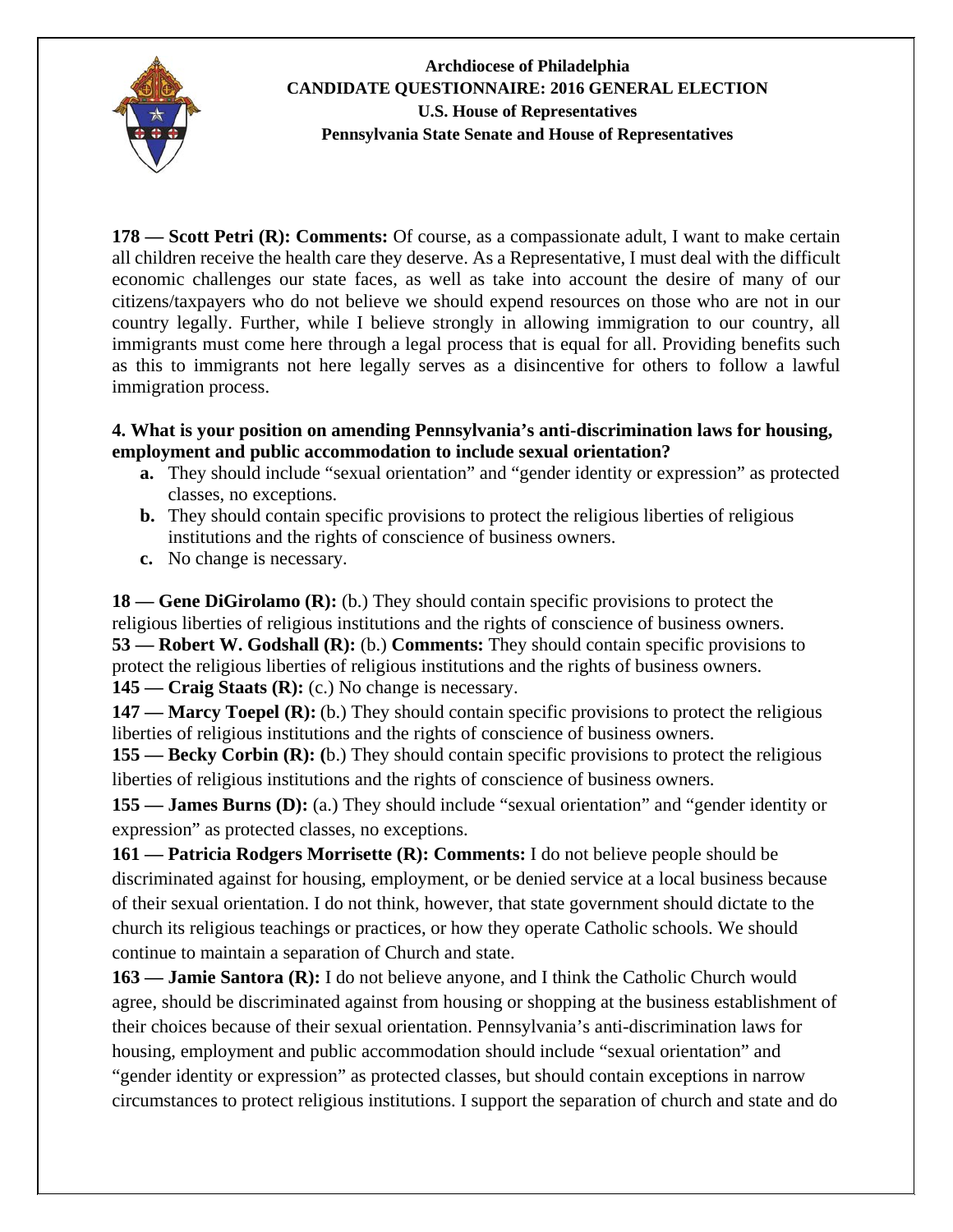

not think the Catholic Church should be forced to change its policies to marry individuals of the same sex.

**165 — Alex Charlton (R): Comments:** I do not believe people should be subject to discrimination or denied service at businesses because of their sexual orientation. I do not believe, however, that the teachings and beliefs of the Church should be legislated or infringed upon by government. That said, Pope Francis stated, "who am I to judge a gay person of goodwill who seeks the Lord." I agree with that statement and would hope the church would extend this inclusionary view to all people, regardless of their sexual orientation.

**166 — Jim Knapp (R):** (c.) No change is necessary. **Comments:** No groups should be discriminated against, but the rights of groups should also not supersede the rights of an individual.

**167 — Duane D. Milne (R):** (b.) They should contain specific provisions to protect the religious liberties of religious institutions and the rights of conscience of business owners. **Comments:**  Individual conscience must be respected in our democracy.

**168 — Chris Quinn (R): Comments:** I believe everyone deserves equal treatment but no one deserves special treatment. I do not think people should be discriminated against because of their sexual orientation, however I feel there should be certain limited exceptions to ensure the religious liberties of religious institutions are not infringed upon.

**178 — Scott Petri (R):** (b.) They should contain specific provisions to protect the religious liberties of religious institutions and the rights of conscience of business owners.

### **5. What is your position on increasing Medicaid reimbursement rates as a means to provide greater access to care for Medicaid-covered individuals?**

**18 — Gene DiGirolamo (R):** Support

**53 — Robert W. Godshall (R):** Support

**145 — Craig Staats (R):** Support. **Comments:** While supportive, I'd need to see how we would fund any expansion.

**147 — Marcy Toepel (R):** Support

**155 — Becky Corbin (R):** Support. **Comments:** I support increasing reimbursement rates provided the costs associated with this action are not passed on to business owners, subscribers, or taxpayers.

**155 — James Burns (D):** Support

**161 — Patricia Rodgers Morrisette (R):** Support. **Comments:** I support increasing reimbursements rates as long as the costs are not passed on to the business owners, subscribers or taxpayers.

**163 — Jamie Santora (R):** Support